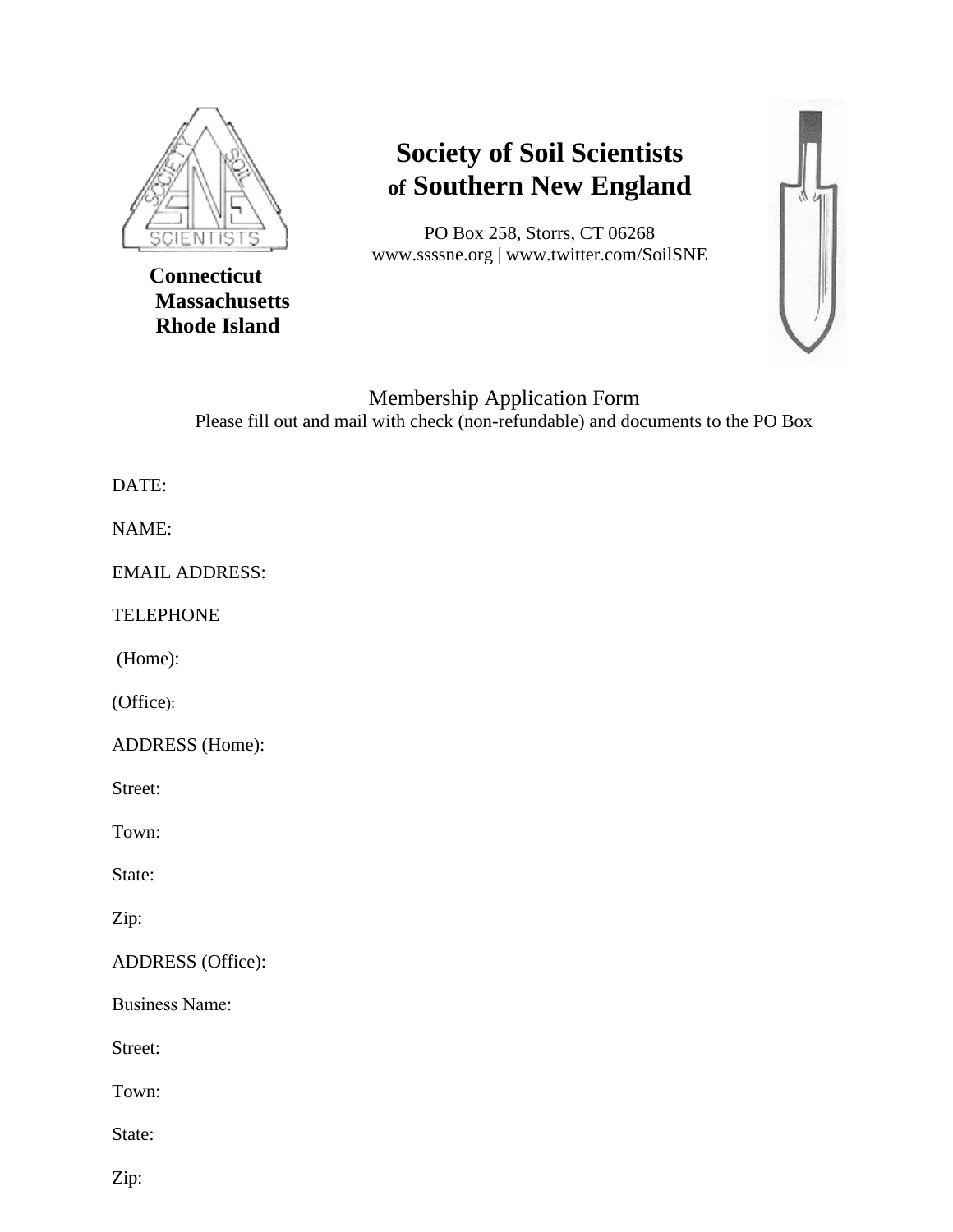## **Class of membership:**



PROFESSIONAL (\$40.00)

BASIC (\$40.00)

ASSOCIATE (\$20.00)

List college/University, major course of study, degree(s), and date (Please Fill out the Checklist at end of this form also):

If application is for Basic Member, provide official transcript(s) of college courses (experience information optional but preferred).

If application is for Professional Member, provide:

a) official transcript(s) of college courses,

b) detailed information concerning types and amount of soil science experience, and c) letters from two qualified soil scientists attesting to your qualifications and work experience.

Signature of Applicant:

PLEASE SEND application, supporting materials, and non-refundable membership fee (check payable to SSSSNE) to:

President, SSSSNE, P.O. Box 258, Storrs, CT 06268